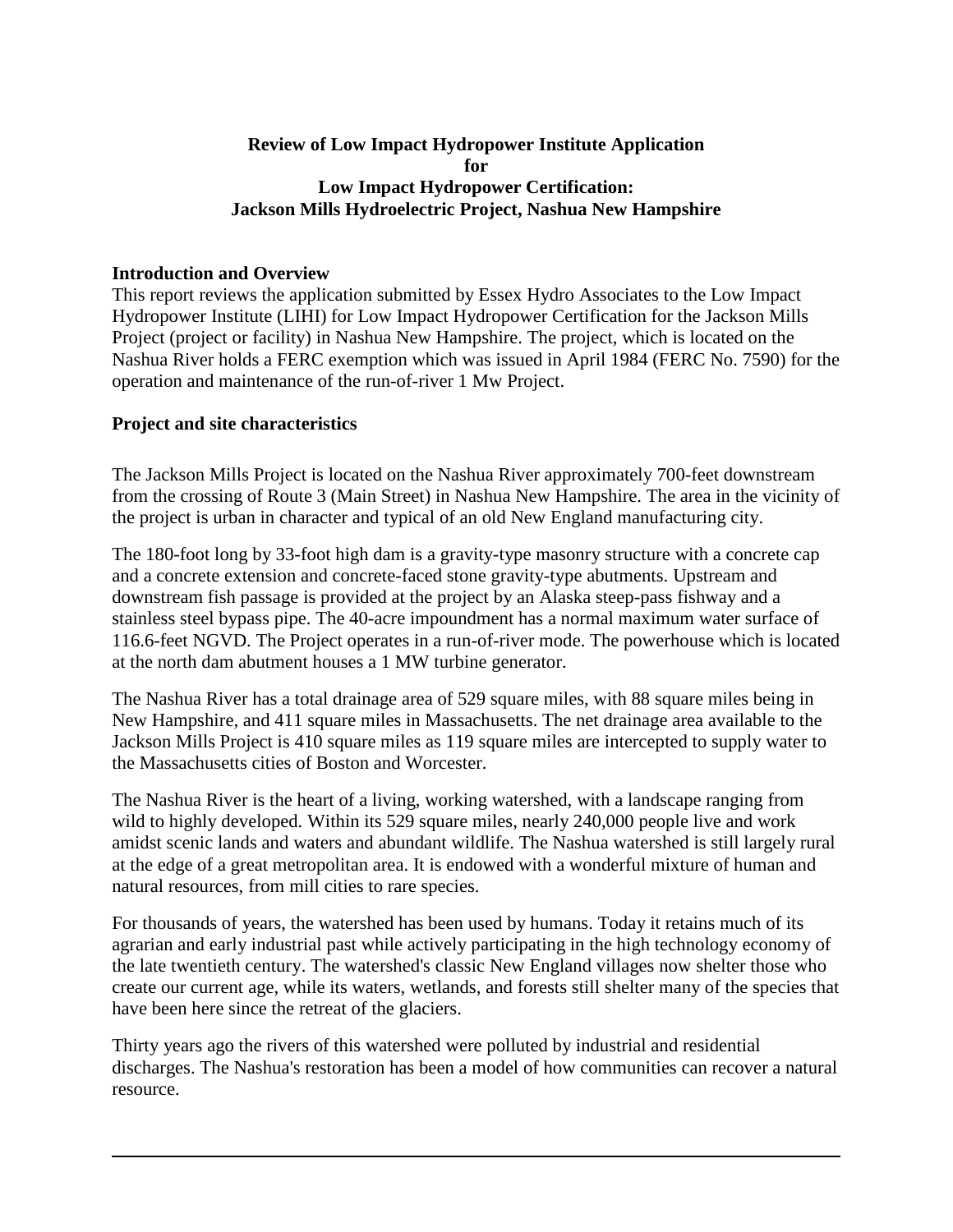Public comment. none

General conclusions. The project's design, location, topography, and geology have resulted in a project that appears to be consistent with LIHI criteria.

Recommendation. Based on my review of information submitted by the applicant, my review of additional documentation, and my consultations with resource agency staff, I believe the Jackson Mills Hydroelectric Project meets all of the criteria to be certified and I recommend certification.

### **Low Impact Certification Criteria**

### **A. Flows:**

**Criteria**

**1) Is the facility in Compliance with Resource Agency Flow Recommendations issued after December 31, 1986 for both the reach below the tailrace and all bypassed reaches?** 

**YES** *go to B* **NO** *fail*  **NOT APPLICABLE** *go to A2*

**2) If there is no flow condition recommended, is the Facility in Compliance with a flow release schedule, that at a minimum meets Aquatic Base Flow standards or "good" habitat flow standards calculated using the Montana-Tennant method?**

**YES** *go to B* **NO** *If no, go to A3.*

**3) If the Facility is unable to meet the flow standards in A.2., has the Applicant demonstrated, and obtained a letter from the relevant Resource Agency confirming that the flow conditions at the Facility are appropriately protective of fish, wildlife, and water quality?**

**NO** *fail*  **YES** *go to B*

**PASS**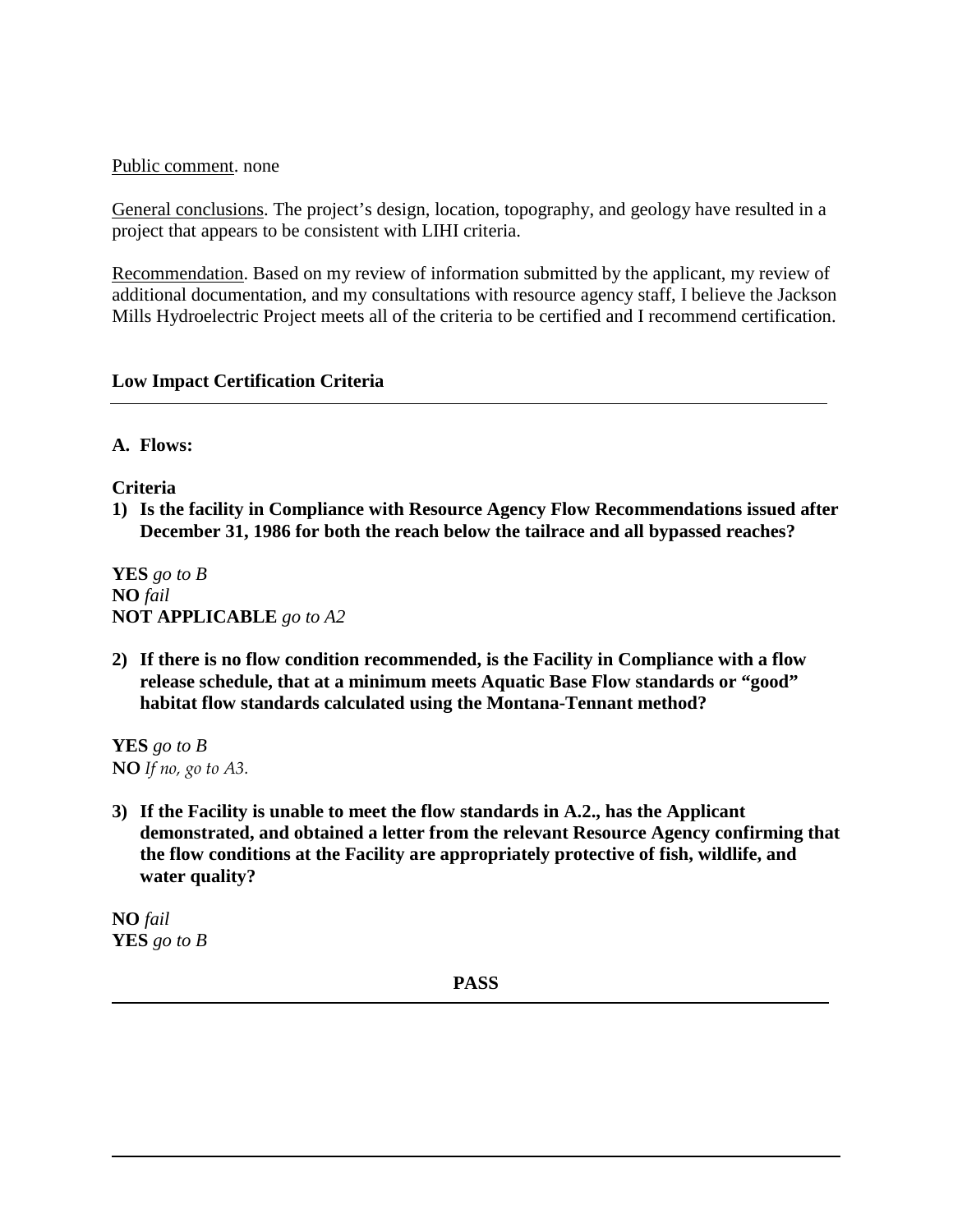### **B. Water Quality:**

- **1) Is the Facility either:**
- **a) In compliance with all conditions issued pursuant to a Clean Water Act Section 401 certification issued after December 31, 1986? Or**
- **b) In Compliance with the quantitative water quality standards established by the state that support designated uses pursuant to the federal Clean Water Act in the Facility area and in the downstream reach?**

**YES** go to B2 **NO** *fail* 

**2) Is the Facility area or the downstream reach currently identified by the state as not meeting water quality standards (including narrative and numeric criteria and designated uses) pursuant to Section 303(d) of the Clean Water Act?** 

**YES** go to B3 **NO** *pass*

**3) If the answer to question B.2. is yes, has there been a determination that the Facility is not a cause of that violation?**

**YES** *pass* **NO** *fail* 

### **PASS**

**C. Fish Passage and Protection:**

**1) Is the facility in compliance with Mandatory Fish Passage Prescriptions for upstream and downstream passage of anadromous and catadromous fish issued by Resource Agencies after December 31, 1986?**

**YES** go to C5 **NOT APPLICABLE** go to C2 **NO** fail

**2) Are there historic records of anadromous and/or catadromous fish movement through the facility area, but anadromous and/or catadromous fish do not presently move through the Facility area (e.g., because passage is blocked at a downstream dam or the fish run is extinct)?**

**YES** *Go to C2a* **NO** *Go to C3*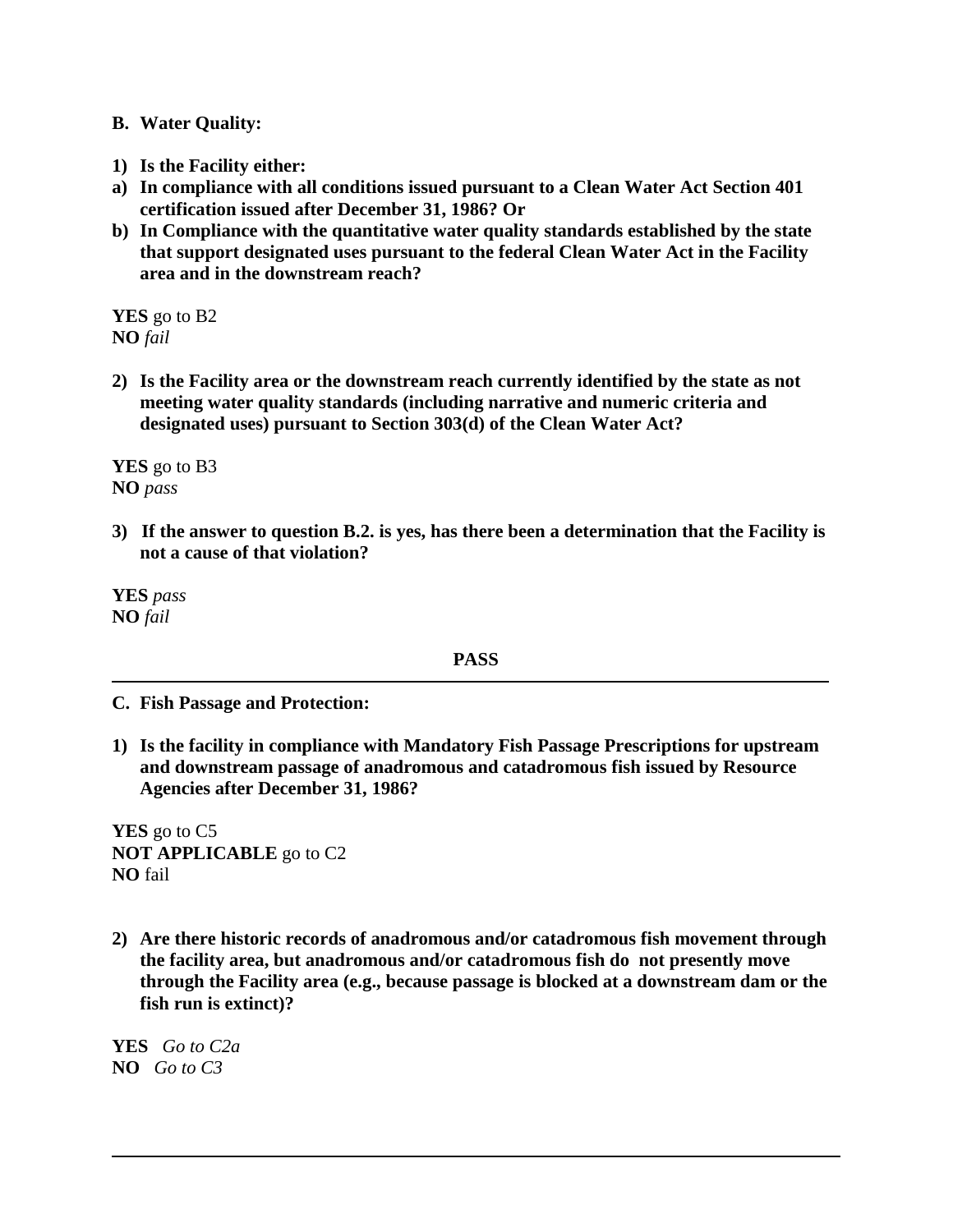- **a) If the fish are extinct or extirpated the Facility area or downstream reach, has the Applicant demonstrated that the extinction or extirpation was not due in whole or part to the Facility?**
- **b) If a Resource Agency Recommended adoption of upstream and/or downstream fish passage measures at a specific future date, or when a triggering event occurs (such as completion of passage through a downstream obstruction or the completion of a specified process), has the Facility owner/operator made a legally enforceable commitment to provide such passage?**

**YES** *Go to C2b* **N/A** *Go to C2b* **NO** *fail*

- **3) If, since December 31, 1986:**
- **a) Resource Agencies have had the opportunity to issue, and considered issuing, a Mandatory Fish Passage Prescription for upstream and/or downstream passage of anadromous or catadromous fish (including delayed installation as described in C2a above), and**
- **b) The Resource Agencies declined to issue a Mandatory Fish Passage Prescription,**
- **c) Was a reason for the Resource Agencies' declining to issue a Mandatory Fish Passage Prescription one of the following: (1) the technological infeasibility of passage, (2) the absence of habitat upstream of the Facility due at least in part to inundation by the Facility impoundment, or (3) the anadromous or catadromous fish are no longer present in the Facility area and/or downstream reach due in whole or part to the presence of the Facility?**

**NO** *Go to C5* **N/A** *Go to C4* **YES** *fail* 

**5) Is the Facility in Compliance with Mandatory Fish Passage Prescriptions for upstream or downstream passage of riverine fish?** 

**YES** *Go to C6* **NO** *fail* **If NOT APPLICABLE** *go to C6*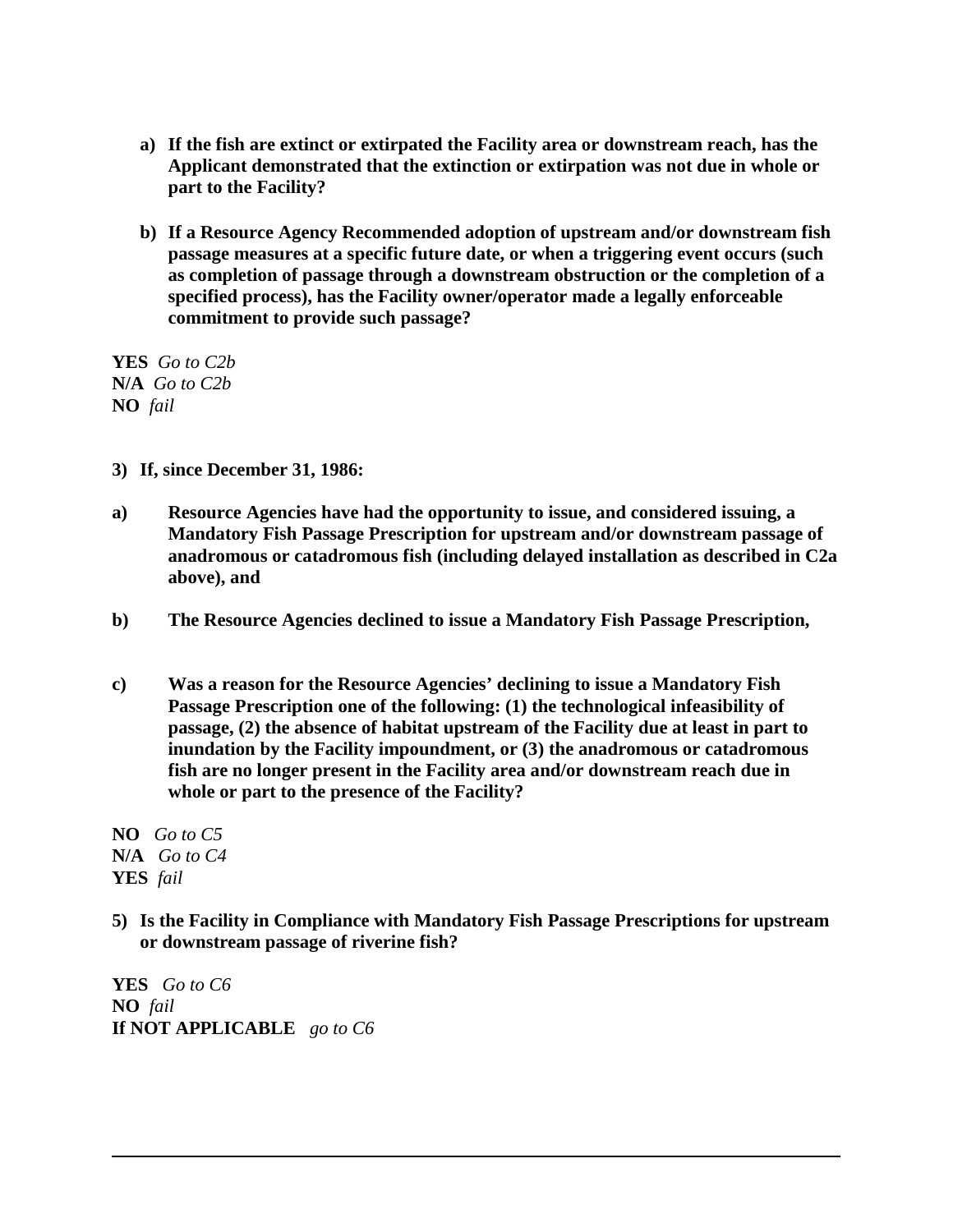**6) Is the facility in Compliance with Resource Agency Recommendations for Riverine, anadromous and catadromous fish entrainment protection, such as tailrace barriers?**

**YES** *Pass, go to D* **NO** *fail* **NOT APPLICABLE** *Pass go to D*

**PASS**

**D. Watershed Protection:**

**1 ) Is there a buffer zone dedicated for conservation purposes (to protect fish and wildlife habitat, water quality, aesthetics and/or low-impact recreation) extending 200 feet from the high water mark in an average water year around 50 - 100% of the impoundment, and for all of the undeveloped shoreline**

**YES** *Pass, go to E and receive 3 extra years of certification* **NO** *go to D2*

**2 ) Has the facility owner/operator established an approved watershed enhancement fund that: 1) could achieve within the project's watershed the ecological and recreational equivalent of land protection in D.1.,and 2) has the agreement of appropriate stakeholders and state and federal resource agencies?**

**YES** *Pass, go to E and receive 3 extra years of certification* **NO** *go to D3*

**3 ) Has the facility owner/operator established through a settlement agreement with appropriate stakeholders and that has state and federal resource agencies agreement an appropriate shoreland buffer or equivalent watershed land protection plan for conservation purposes (to protect fish and wildlife habitat, water quality, aesthetics and/or low impact recreation)**

**YES** *Pass, go to E* **NO** *Go to D4*

**4 ) Is the facility in compliance with both state and federal resource agencies recommendations in a license approved shoreland management plan regarding protection, mitigation or enhancement of shorelands surrounding the project.**

**YES** *Pass, go to E* **NO** *fail*

**PASS**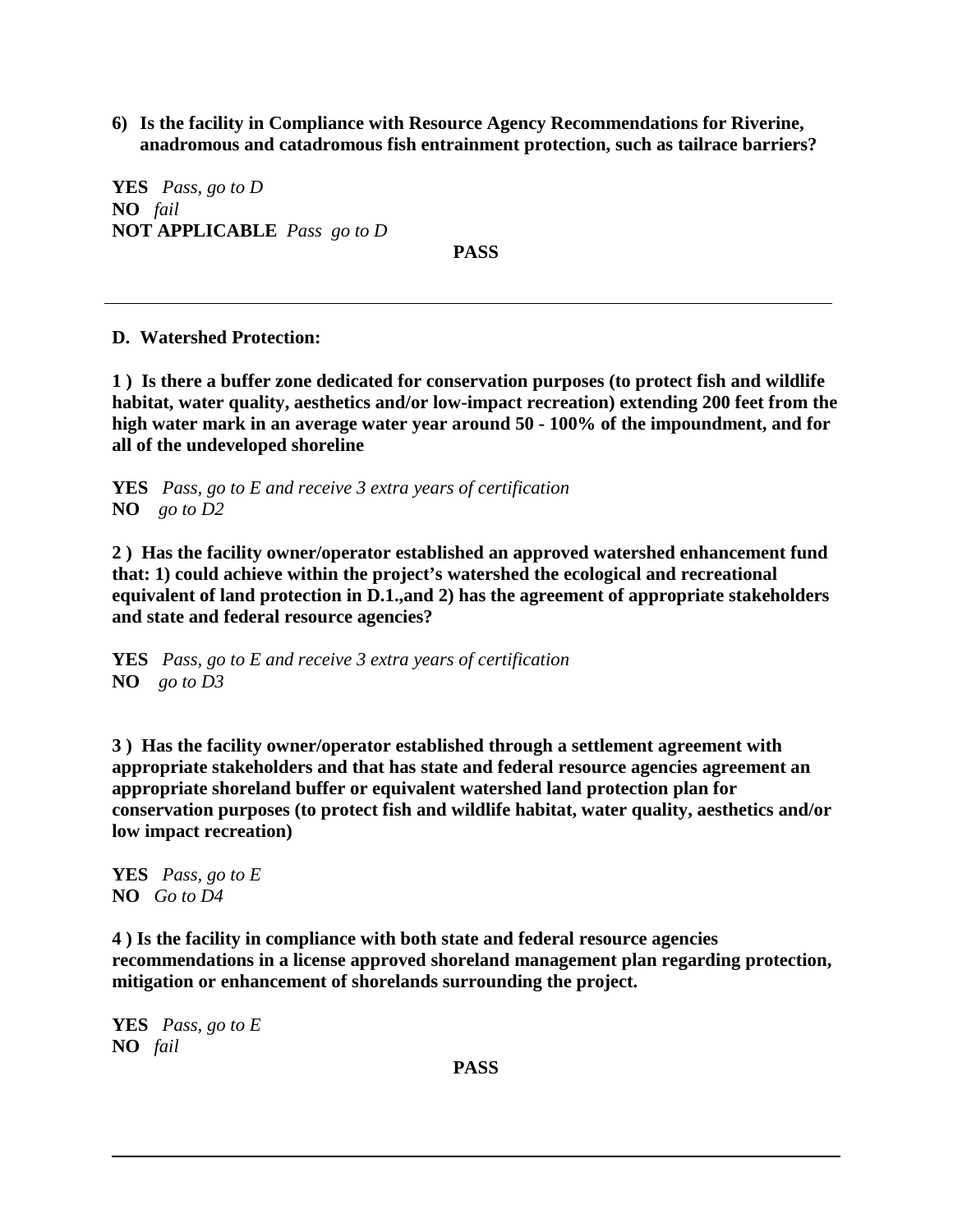- **E. Threatened and Endangered Species Protection:**
- **1) Are threatened or endangered species listed under state or federal Endangered Species Acts present in the Facility area and/or downstream reach?**

**YES** *Go to E2* **NO** *Pass, go to F*

**2) If a recovery plan has been adopted for the threatened or endangered species pursuant to Section 4(f) of the Endangered Species Act or similar state provision, is the Facility in Compliance with all recommendations in the plan relevant to the Facility?** 

**YES** *Go to E3* **NOT APPLICABLE** *Go to E3* **NO** *fail*

**3) If the Facility has received authority to Incidentally Take a listed species through: (i) Having a relevant agency complete consultation pursuant to ESA Section 7 resulting in a biological opinion, a habitat recovery plan, and/or (if needed) an incidental take statement; (ii) Obtaining an incidental take permit pursuant to ESA Section 10; or (iii) For species listed by a state and not by the federal government, obtaining authority pursuant to similar state procedures; is the Facility in Compliance with conditions pursuant to that authority?**

**YES** *Go to E4* **NOT APPLICABLE** Go to E5 **NO** *fail*

**4) If a biological opinion applicable to the Facility for the threatened or endangered species has been issued, can the Applicant demonstrate that:**

**a) The biological opinion was accompanied by a FERC license or exemption or a habitat conservation plan? Or**

**b) The biological opinion was issued pursuant to or consistent with a recovery plan for the endangered or threatened species? Or**

**c) There is no recovery plan for the threatened or endangered species under active development by the relevant Resource Agency? Or**

**d) The recovery plan under active development will have no material effect on the Facility's operations?**

**YES** *Pass, go to F*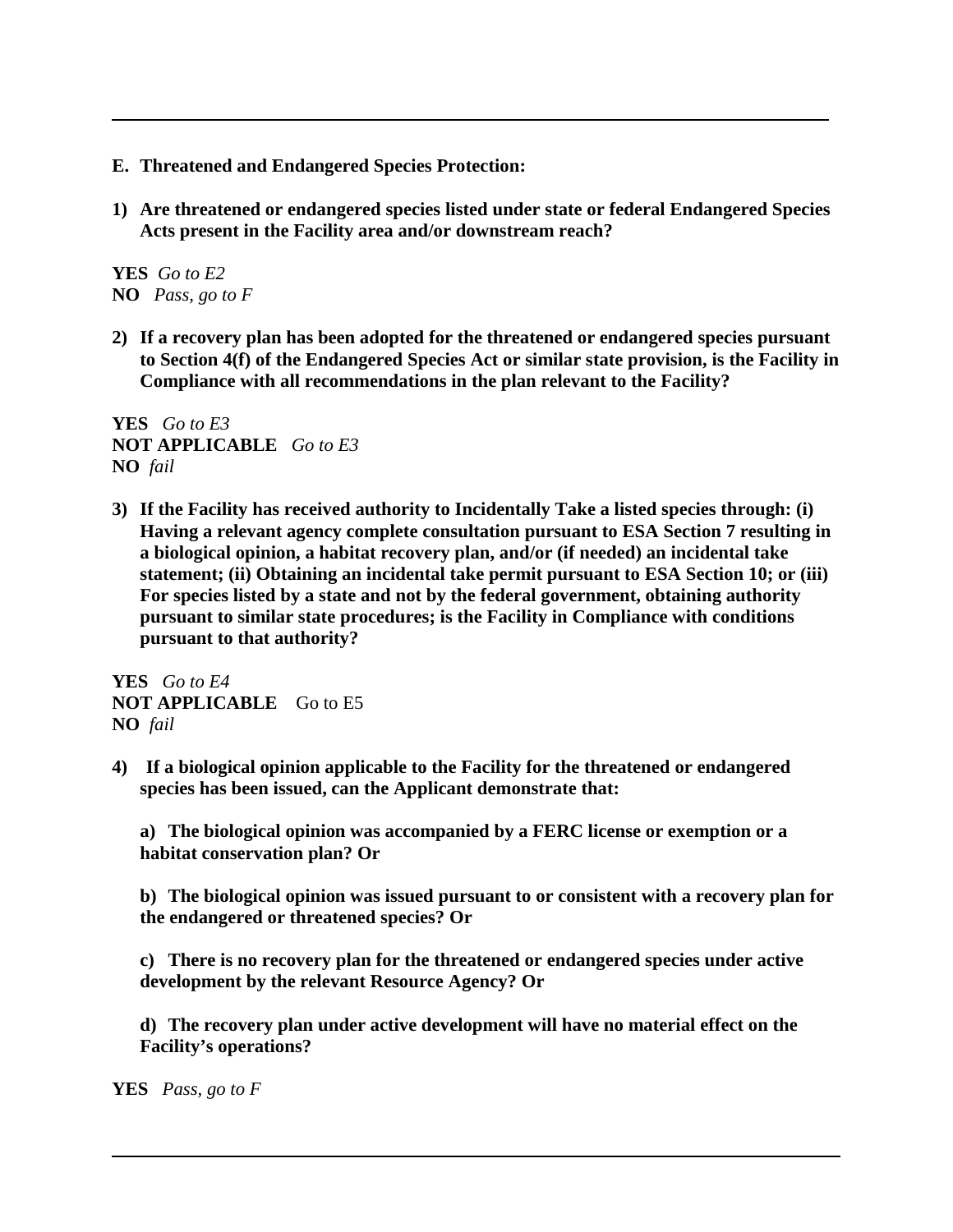**NO** *fail* 

**5) If E2 and E3 are not applicable, has the Applicant demonstrated that the Facility and Facility operations do not negatively affect listed species?**

**YES** *Pass, go to F* **NO** *fail* 

**PASS**

**F. Cultural Resource Protection:**

**Criteria:**

**1) If FERC-regulated, is the Facility in compliance with all requirements regarding Cultural Resource protection, mitigation or enhancement included in the FERC license or exemption?**

**YES** *Pass, go to G* **NOT APPLICABLE** *Go to F2* **NO** *fail*

**2) If not FERC-regulated, does the Facility owner/operator have in place (and is in Compliance with) a plan for the protection, mitigation or enhancement of impacts to Cultural Resources approved by the relevant state or federal agency or** *Native American Tribe***, or a letter from a senior officer of the relevant agency or Tribe that no plan is needed because Cultural Resources are not negatively affected by the Facility?**

**YES** Pass, go to G **NO** fail

**PASS**

**G. Recreation:**

**Criteria:**

**1) If FERC-regulated, is the Facility in Compliance with the recreational access, accommodation (including recreational flow releases) and facilities conditions in its FERC license or exemption?**

**YES** *Go to G3* **NOT APPLICABLE** *Go to G2* **NO** *fail*